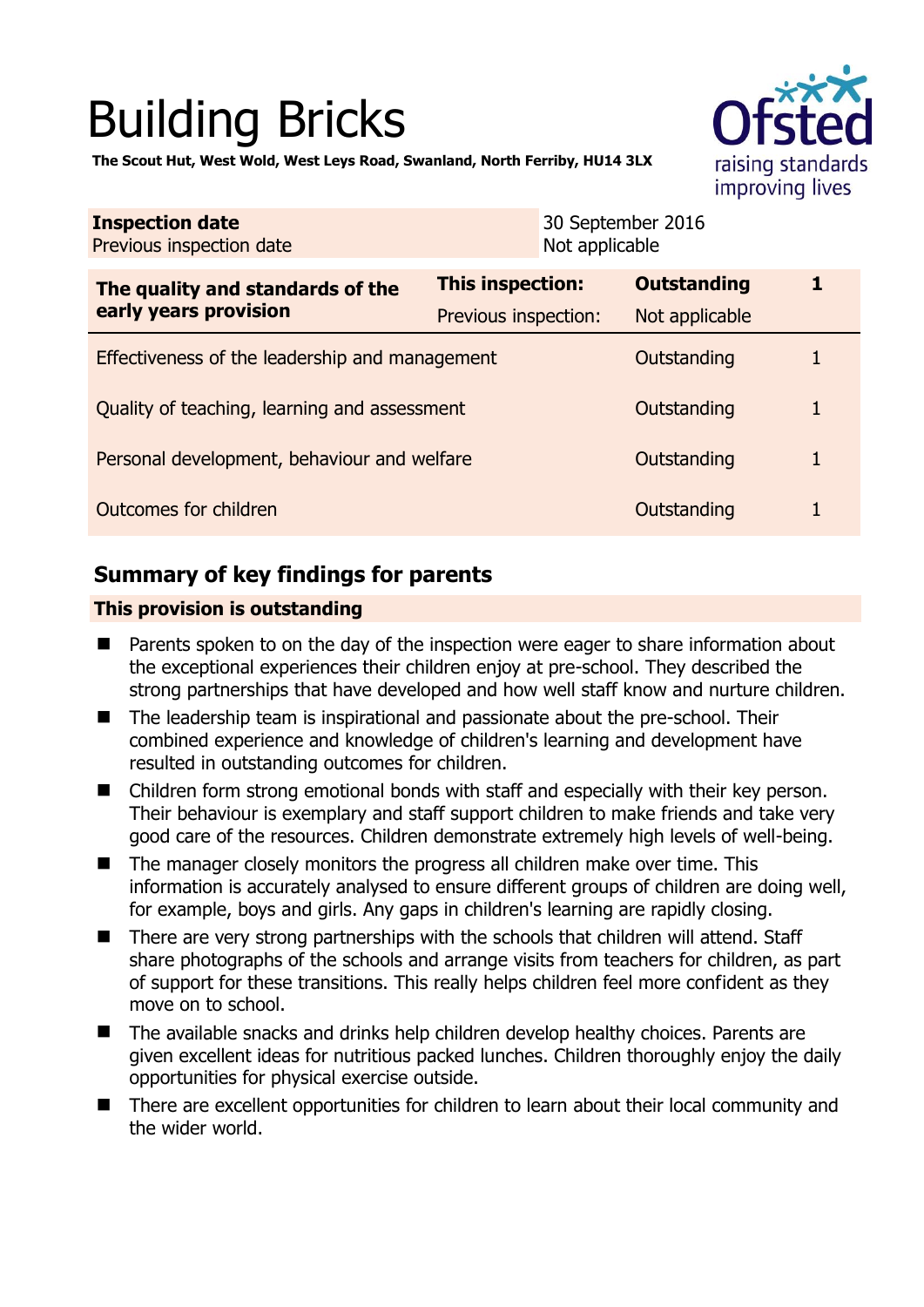## **What the setting needs to do to improve further**

### **To further improve the quality of the early years provision the provider should:**

■ continue to identify ways to enhance children's information technology skills and knowledge.

#### **Inspection activities**

- The inspector observed the quality of teaching during activities indoors and outdoors and assessed the impact this has on children's learning.
- The inspector completed a joint observation with the pre-school manager.
- The inspector held a meeting with the pre-school manager and provider. She looked at relevant documentation, such as the self-evaluation and evidence of the suitability of staff working in the pre-school.
- The inspector spoke to parents during the inspection and took account of their views.

## **Inspector**

Rose Tanser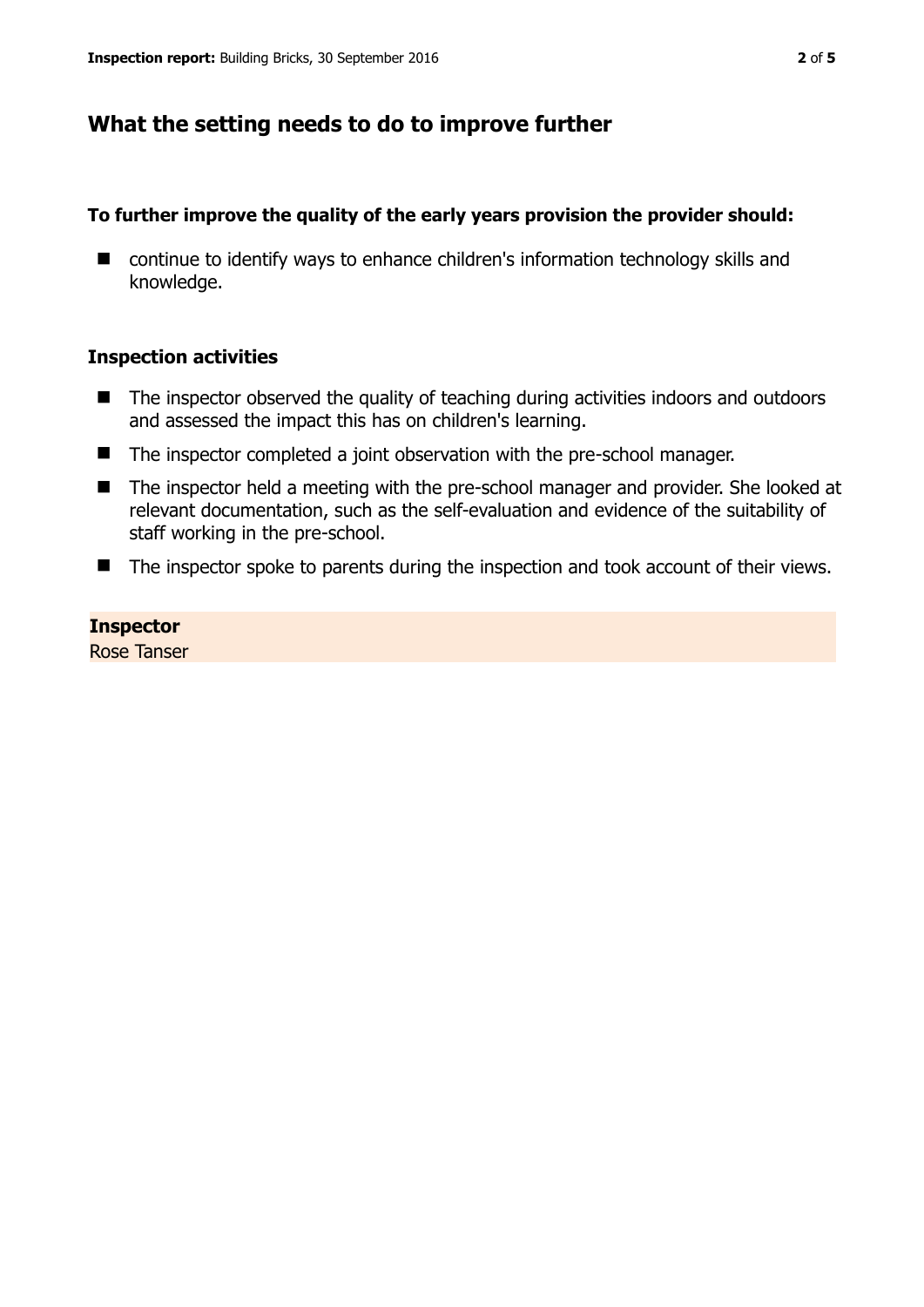## **Inspection findings**

#### **Effectiveness of the leadership and management is outstanding**

The pre-school has an extremely strong and enthusiastic team, expertly led by the provider and manager. The team ethos is truly wonderful. Staff's strengths are fully nurtured and developed to maximise outcomes for children. Staff supervisions and training clearly focus on developing the quality of teaching and learning. This has resulted in exceptional opportunities for children to learn and develop. The highly effective monitoring of children's progress results in staff identifying which areas of learning need to be developed further, for example, information technology. Arrangements for safeguarding are effective. There are highly robust recruitment and induction arrangements. Policies and procedures relating to health and safety are rigorously followed. Staff know about signs that would cause them concern about a child's welfare and the required actions they must follow.

## **Quality of teaching, learning and assessment is outstanding**

The quality of teaching across the pre-school is outstanding. Staff plan activities that motivate children to be highly involved in their learning, inside and outside. All children's communication skills are enhanced because staff interactions with them are highly effective. The broad range of high quality resources and experiences links directly to children's current interests and next steps in learning. Children enjoy exciting physical challenges, for example, navigating an obstacle course. They listen really attentively to staff and remember how to use the equipment safely. Staff maximise the learning opportunities by encouraging children to talk about the changes that happen to their bodies during exercise. There are many varied opportunities for children to be creative, for example, as they make potions in the mud kitchen. They explore the properties of a vast selection of natural materials with great interest and delight.

#### **Personal development, behaviour and welfare are outstanding**

Staff are exceptional role models. Children learn that taking turns and sharing are very important when playing and learning with each other. Staff plan small-group times where children get to know each other and this strongly nurtures friendly relationships between children. When new children start to attend staff are particularly vigilant to ensure they settle and enjoy their time at pre-school. Children's independence is encouraged whenever possible. Children serve themselves snack in a cafe-style system. Even the youngest children have a go at using a knife to spread toppings on crackers. Children demonstrate a strong 'can do' attitude towards their learning. Staff show great respect for children's ideas and efforts.

#### **Outcomes for children are outstanding**

All children demonstrate high levels of well-being and involvement in their learning. Their literacy and mathematical skills are particularly strong. Even the youngest children demonstrate confidence and independence as they play and explore. All children make excellent progress from their starting points. They have a very positive attitude to learning that particularly supports their readiness for school.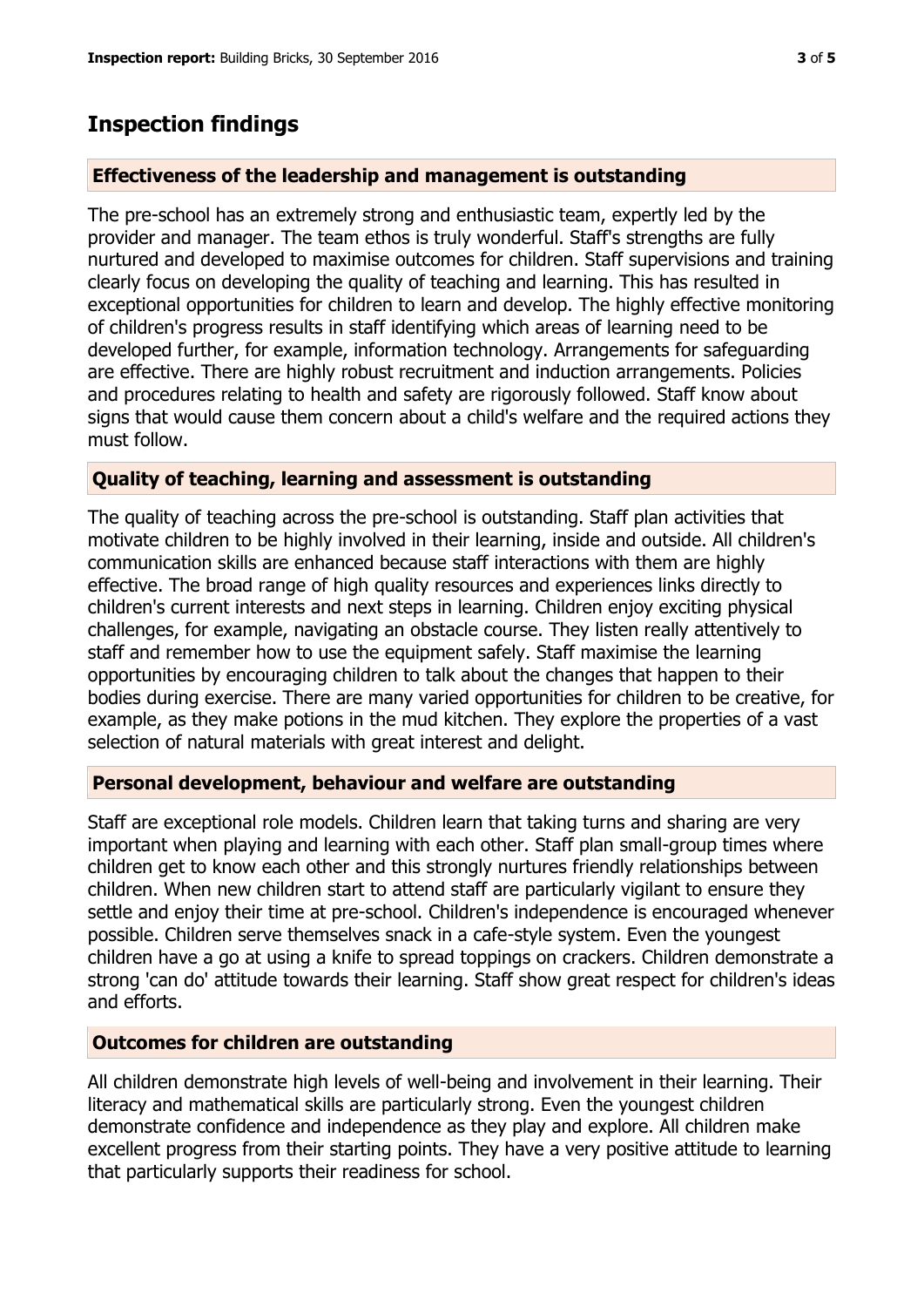## **Setting details**

| Unique reference number                             | EY481228                                                                             |  |
|-----------------------------------------------------|--------------------------------------------------------------------------------------|--|
| <b>Local authority</b>                              | East Riding of Yorkshire                                                             |  |
| <b>Inspection number</b>                            | 995881                                                                               |  |
| <b>Type of provision</b>                            | Sessional provision                                                                  |  |
| Day care type                                       | Childcare - Non-Domestic                                                             |  |
| <b>Registers</b>                                    | Early Years Register, Compulsory Childcare<br>Register, Voluntary Childcare Register |  |
| Age range of children                               | $2 - 4$                                                                              |  |
| <b>Total number of places</b>                       | 40                                                                                   |  |
| Number of children on roll                          | 74                                                                                   |  |
| Name of registered person                           | <b>VILP Early Years Consultancy Limited</b>                                          |  |
| <b>Registered person unique</b><br>reference number | RP903804                                                                             |  |
| Date of previous inspection                         | Not applicable                                                                       |  |
| <b>Telephone number</b>                             | 01430 879804                                                                         |  |

Building Bricks was registered in 2014. The pre-school employs 14 members of childcare staff. Of these, 10 hold appropriate early years qualifications at level 3 and the manager holds early years professional status. The pre-school opens from Monday to Friday, term time only. Sessions are from 9am until 3pm, Tuesday to Friday and 9am until 12pm on Monday. The pre-school provides funded early education for two-, three- and four-yearold children.

This inspection was carried out by Ofsted under sections 49 and 50 of the Childcare Act 2006 on the quality and standards of provision that is registered on the Early Years Register. The registered person must ensure that this provision complies with the statutory framework for children's learning, development and care, known as the early years foundation stage.

Any complaints about the inspection or the report should be made following the procedures set out in the guidance 'Complaints procedure: raising concerns and making complaints about Ofsted', which is available from Ofsted's website: www.gov.uk/government/organisations/ofsted. If you would like Ofsted to send you a copy of the guidance, please telephone 0300 123 4234, or email enquiries@ofsted.gov.uk.